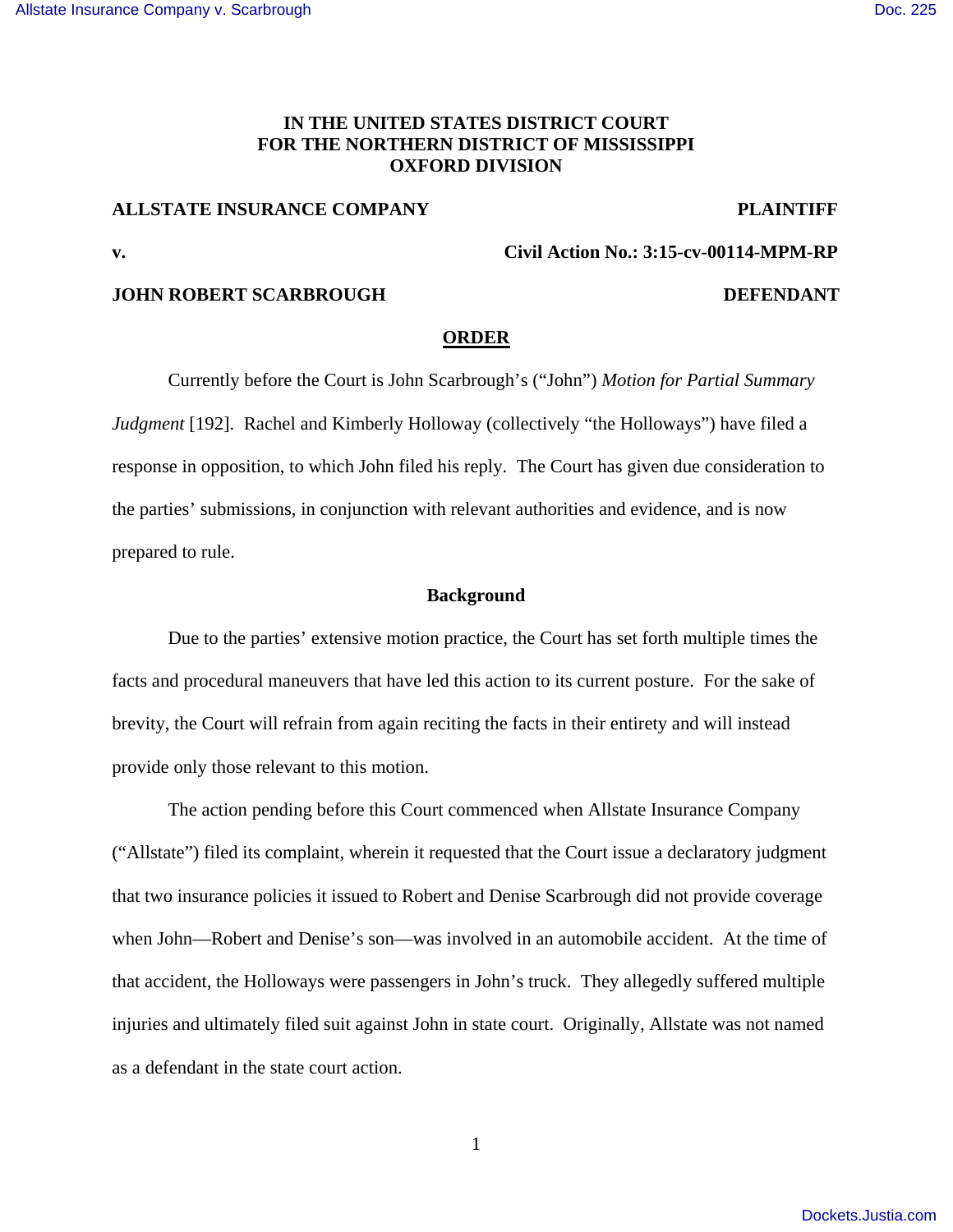Once Allstate filed its declaratory judgment complaint in this Court, the Holloways filed multiple counterclaims against Allstate, crossclaims against John, and a third party complaint against multiple other parties. Those claims mirror the claims they originally filed in state court, creating a parallel track in both state and federal court.

The present motion concerns the Holloways' crossclaims against John. Although stated in a convoluted manner, the Holloways assert that John engaged in fraud and other wrongful conduct in order to conceal the existence of the Allstate policies. The Holloways' claims are essentially based upon a single affidavit that John signed. In the affidavit, John stated under oath that he was unaware of any other insurance that may be available outside of his GEICO liability policy. Specifically, the affidavit was a letter that John received from a GEICO agent which stated:

We are writing you at this time to determine whether you or any other member of your household had excess or umbrella coverage or any other automobile insurance policy. Please check one response. Yes No No  $\overline{N}$ 

John checked "No", signed the letter, got it notarized, and returned it to GEICO, complying with the instructions he received. The Holloways assert that his parents' Allstate policies were available to John and, thus, his affidavit indicating that he was unaware of any other applicable insurance was false and part of a fraudulent scheme to hide the existence of those policies from them. In the present motion, John argues that the Holloways have not and cannot provide sufficient evidence to support their fraud claims and that the claims should therefore be dismissed.

#### **Summary Judgment Standard**

 Summary judgment is proper "if the movant shows that there is no genuine dispute as to any material fact and the movant is entitled to judgment as a matter of law." FED. R. CIV. P.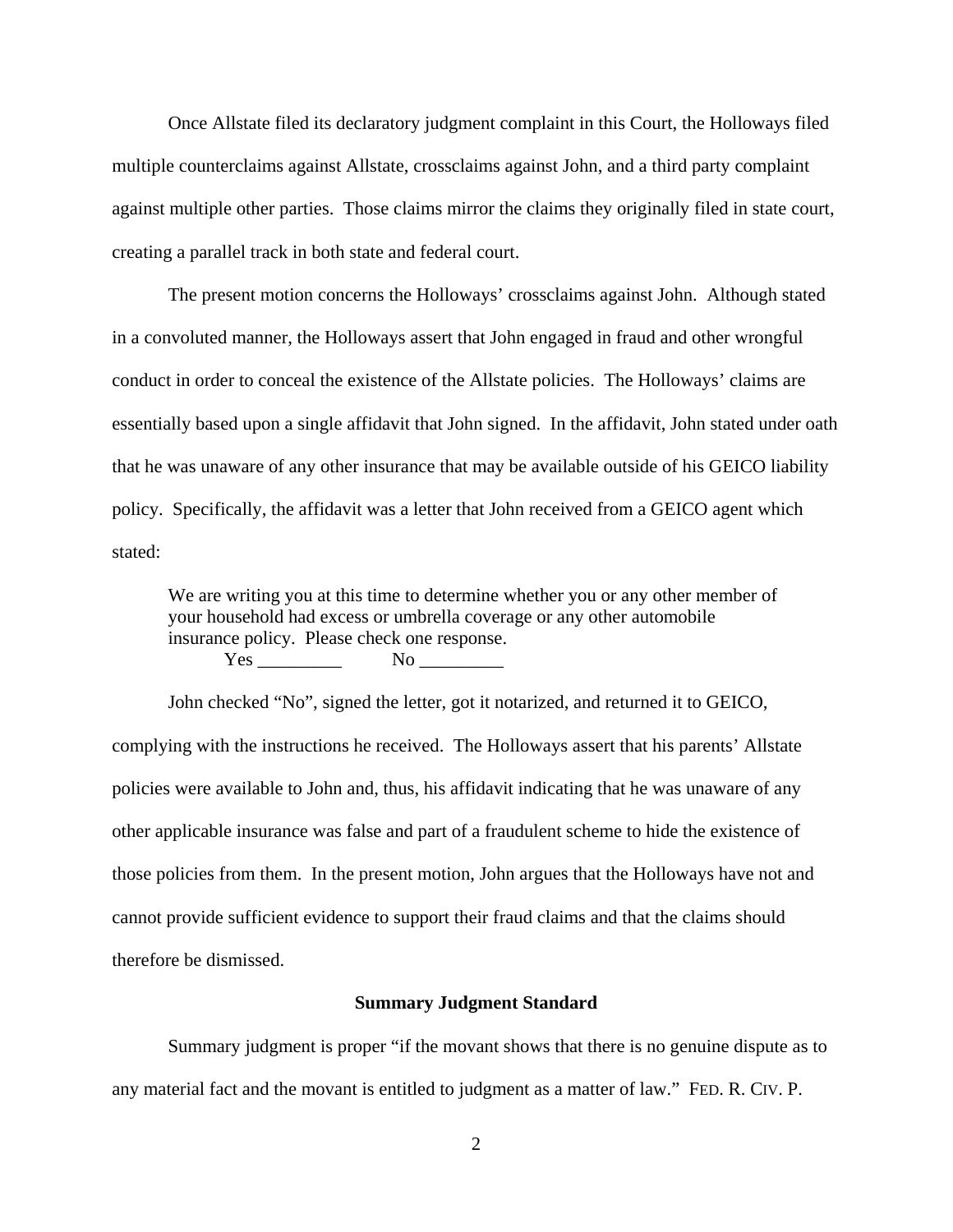56(a). A genuine dispute of material fact exists "if the evidence is such that a reasonable jury could return a verdict for the nonmoving party." *Anderson v. Liberty Lobby, Inc.*, 477 U.S. 242, 248, 106 S.Ct. 2505, 91 L.Ed.2d 202 (1986). At the summary judgment stage, the court must "draw all reasonable inferences in favor of the nonmoving party, and it may not make credibility determinations or weigh the evidence." *Reeves v. Sanderson Plumbing Prods.*, 530 U.S. 133, 150, 120 S.Ct. 2097, 147 L.Ed.2d 105 (2000). Once the moving party shows there is no genuine dispute as to any material fact, the nonmoving party "must come forward with specific facts showing a genuine factual issue for trial." *Harris ex rel. Harris v. Pontotoc Cty. Sch. Dist.*, 635 F.3d 685, 690 (5th Cir. 2011). "[A] party cannot defeat summary judgment with conclusory allegations, unsubstantiated assertions, or 'only a scintilla of evidence.'" *Turner v. Baylor Richardson Med. Ctr.*, 476 F.3d 337, 343 (5th Cir. 2007) (quoting *Little v. Liquid Air Corp.*, 37 F.3d 1069, 1075 (5th Cir. 1994)). However, "[s]ummary judgment is [] improper where the court merely believes it unlikely that the non-moving party will prevail at trial." *U.S v. Miss. Dep't of Pub. Safety*, 309 F.Supp.2d 837, 840 (S.D. Miss. 2004) (citing *Nat'l Screen Serv. Corp. v. Poster Exch., Inc.*, 305 F.2d 647, 651 (5th Cir. 1962)).

## **Discussion**

 The Court, as in many of its prior orders in this action, begins its analysis with the choice-of-law clause contained in the Allstate policies, which provide that "any and all claims or disputes in any way related to this policy shall be governed by the laws of Georgia."<sup>1</sup> In its previous orders, the Court has conducted a choice-of-law analysis and ultimately held that Georgia law should govern, in accordance with the policy language.

 $\overline{a}$ 

<sup>1</sup> This language is taken from the automobile liability policy. However, the umbrella policy contains essentially the same language, stating that "the laws of Georgia shall govern any and all claims or disputes in any way related to this policy."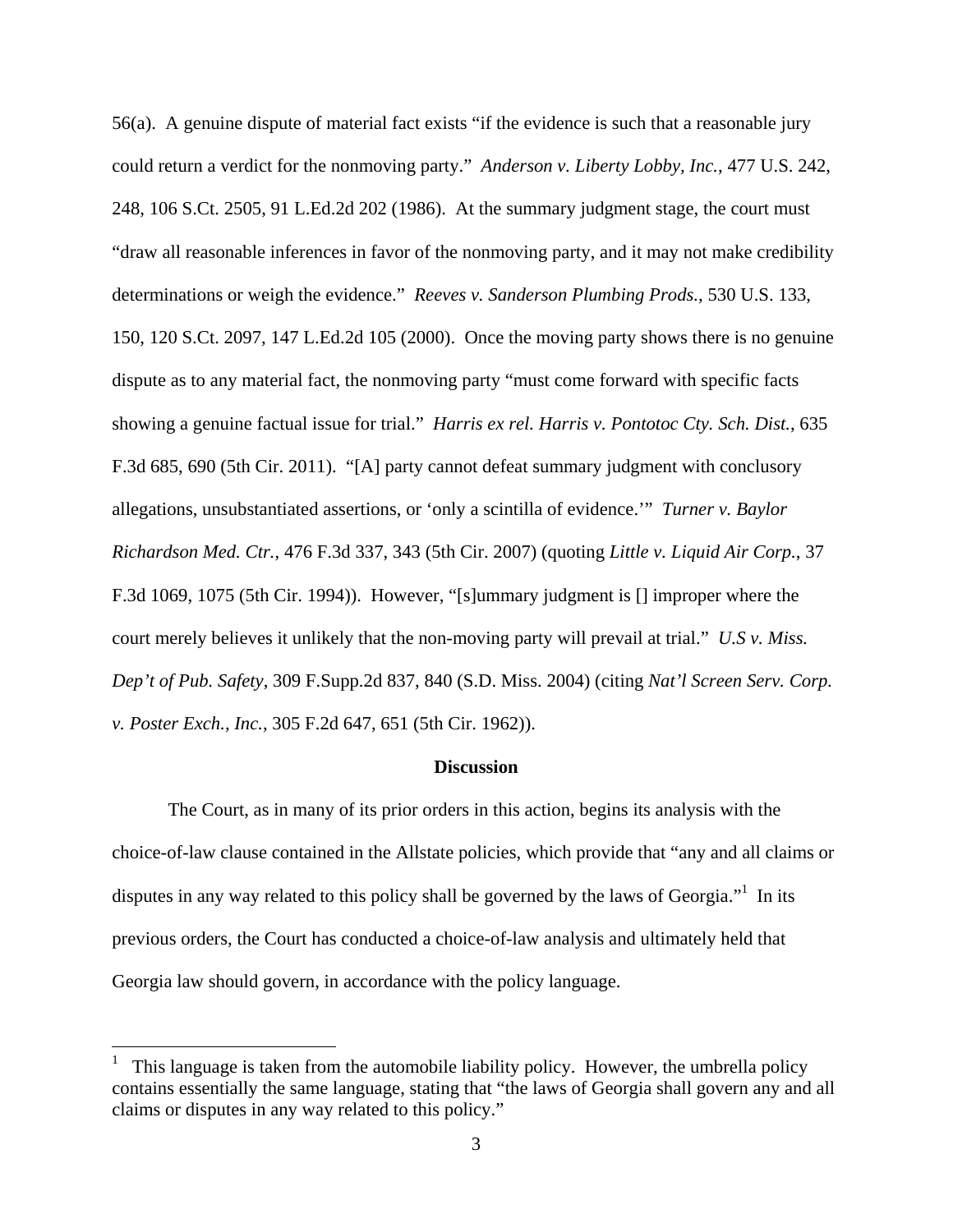The same analysis should, in the Court's view, be applied to the claims now at issue. The choice-of-law clause's broad language provides that Georgia law shall govern all claims "in any way related to" the policies. These claims are related to the policies, as the Holloways certainly would not have filed their fraud claims against John for allegedly hiding the policies if the policies did not exist. Therefore, the Court will apply Georgia law, despite the parties' failure to raise the issue in their briefs.

The present motion concerns Counts I, IV, and V of the Holloways' crossclaim complaint against John. The Court notes that the Holloways' crossclaim complaint, like many of their filings with the Court, is somewhat unclear. In fact, it contains multiple redundant allegations against John. However, it does appear, based upon the Court's review, that the Holloways' main allegation is that John intentionally, or with reckless indifference, lied about the existence of his parents' Allstate policies in an attempt to prevent the Holloways from becoming aware of them and obtaining compensation for their alleged injuries.

In his motion, John avers that "[t]he Holloways fail to present, possess, or put forth any evidence whatsoever which would even suggest that [John] knew of an applicable insurance policy besides the liability policy he maintained with GEICO." In their response, the Holloways make multiple irrelevant arguments, such as arguing whether the automobile liability policy provides coverage—an issue that has already been decided by this Court. However, at the end of their response, they aver that, viewing the evidence in the light most favorable to them, the fact that John "signed a form and the information contained therein was false, the statement was made under oath, and the statement was notarized[]" is sufficient to create a genuine dispute of material fact and thwart summary judgment.

4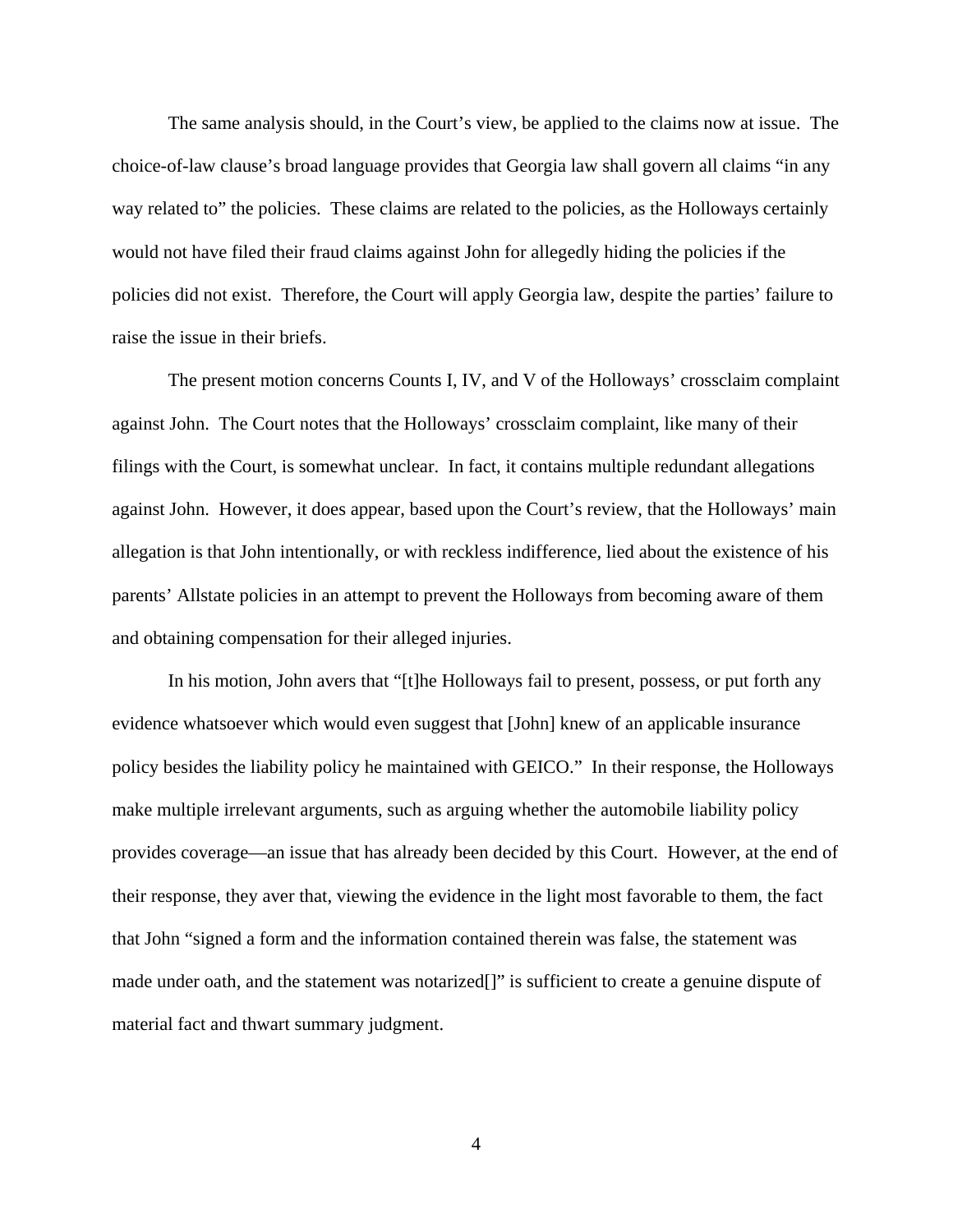Under Georgia law, "[i]n order to prove fraud, the plaintiff must establish five elements: (1) a false representation by a defendant, (2) scienter, (3) intention to induce the plaintiff to act or refrain from acting, (4) justifiable reliance by plaintiff, and (5) damage to plaintiff." *Engelman v. Kessler*, 797 S.E.2d 160, 166 (Ga. Ct. App. 2017) (citing *Sun Nurseries, Inc. v. Lake Erman, LLC*, 730 S.E.2d 556, 561 (Ga. Ct. App. 2012)).<sup>2</sup> "With regard to the element of scienter, 'the gist of an action for damages in tort based on the falsity of representations is that they must have involved actual moral guilt.'" *GLW Int'l Corp. v. Yao*, 532 S.E.2d 151, 155 (Ga. Ct. App. 2000) (quoting *Bennett v. Clark*, 385 S.E.2d 780, 781 (Ga. Ct. App. 1989)).

John first avers that the Holloways cannot establish the first element of fraud because they cannot show that the affidavit he signed was false, as it has not yet been determined whether or not the umbrella policy provides coverage. The Court has previously held that the determination as to whether or not John was a resident of his parents' household at the time of the accident—the critical issue to determine whether the umbrella policy is applicable—will be decided by a jury. On this point, presuming that the jury finds that he was not a resident of his parents' household at the time of the accident, John states that "its [sic] entirely possible that the Holloways cannot even prove the most basic element of a fraud claim—that the statement was false."

Additionally, John argues that "even if [John's] statement that no one in his household had umbrella coverage proves to be false, there is absolutely no way whatsoever that the

 $\frac{1}{2}$  These elements are nearly identical to Mississippi's fraud elements. Under Mississippi law, "[t]o prevail on a claim of fraud, a party must show the following elements: (a) a material and false representation, (b) which is known by the speaker to be false, (c) and which is intentionally made to induce the hearer to act in reliance thereon, and (d) the hearer does act to his detriment in reasonable reliance on the false representation, and (e) the hearer consequently suffers an injury based on such reliance." *Soni v. Dhaliwal*, 203 So.3d 628, 634 (Miss. Ct. App. 2016) (quoting *Braidfoot v. William Carey Coll.*, 793 So.2d 642, 652 (Miss. Ct. App. 2000)).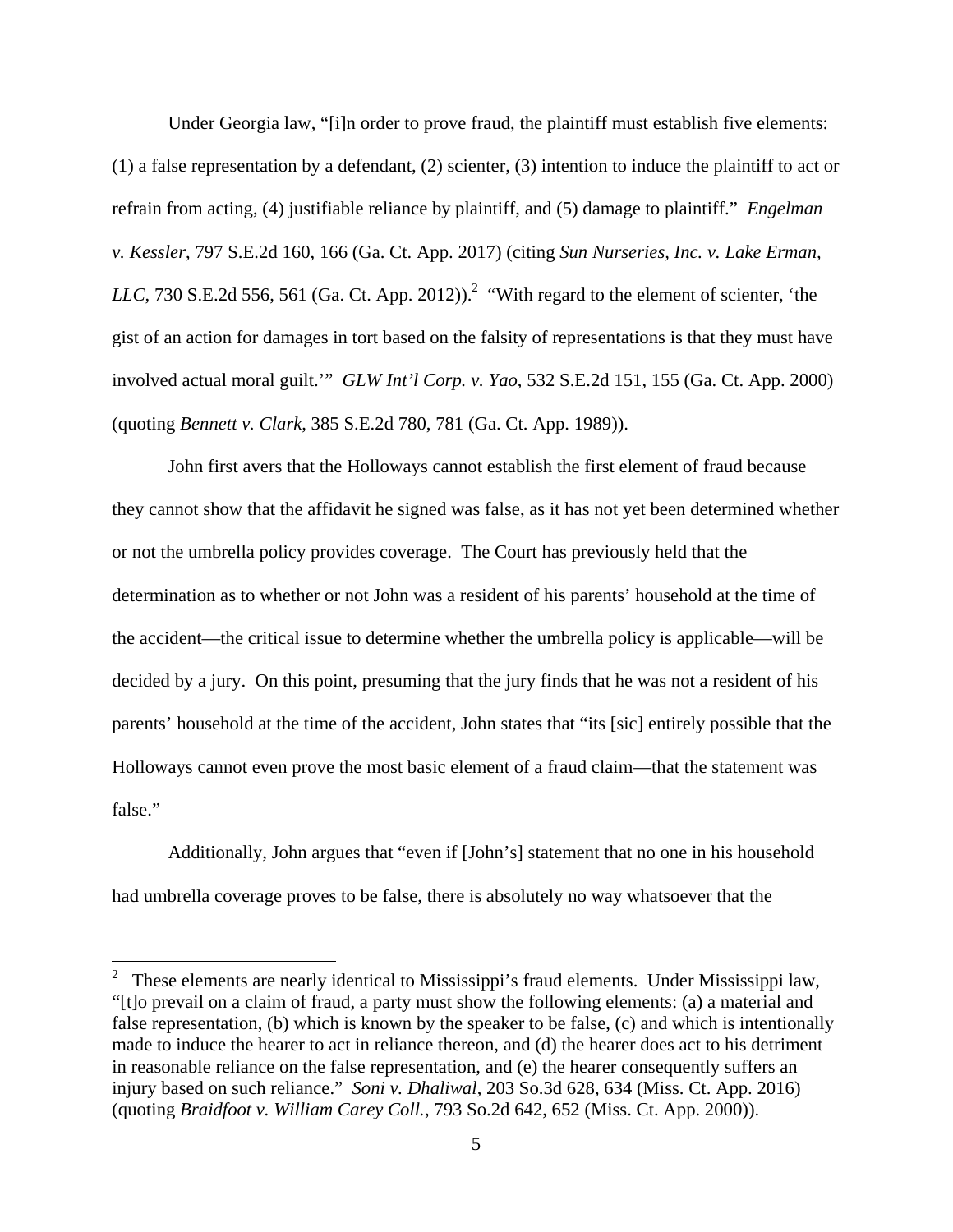Holloways can show that [John] had actual knowledge of the falsity of that statement, or that he should have known it was false." John emphasizes the fact that this litigation has been ongoing for many years and that a resolution as to whether coverage exists is still not resolved. He argues that this shows that there is no way that he could have known that another member of his household had excess or umbrella coverage at the time he completed the affidavit, specifically stating that "there is simply no way that a college student with no legal or insurance training could be expected to have had knowledge of the alleged falsity of the statement. As both a matter of law and of common sense, the Holloways cannot prove by clear and convincing evidence that [John] knew the statement contained within the GEICO affidavit was false."

In short, the Court is unpersuaded by John's arguments. First, while it is true that it has not yet been decided whether or not the statement was false, since that the issue of John's residence will be determined by a jury, the simple fact that a trial has not yet been held on that issue does not make summary judgment appropriate. At this stage in the proceedings, the Court must view the evidence provided in the light most favorable to the non-moving party. *See Scott v. Harris*, 550 U.S. 372, 378, 127 S.Ct. 1769, 167 L.Ed.2d 686 (2007). Applying this standard, it is conceivable that a jury could find that John was a member of his parents' household, which would result in his statement that no member of his household had umbrella coverage being false. The Court also notes that John's argument that it is "entirely possible" that the Holloways cannot prove the first element of their claim is not sufficient to carry his summary judgment burden. The Court rejects John's first argument.

Now, the Court turns to John's second argument—that even if the statement was false, there was no way John could have known so at the time he completed the affidavit. While the Court appreciates counsel's attempt to emphasize the fact that litigation has been ongoing for

6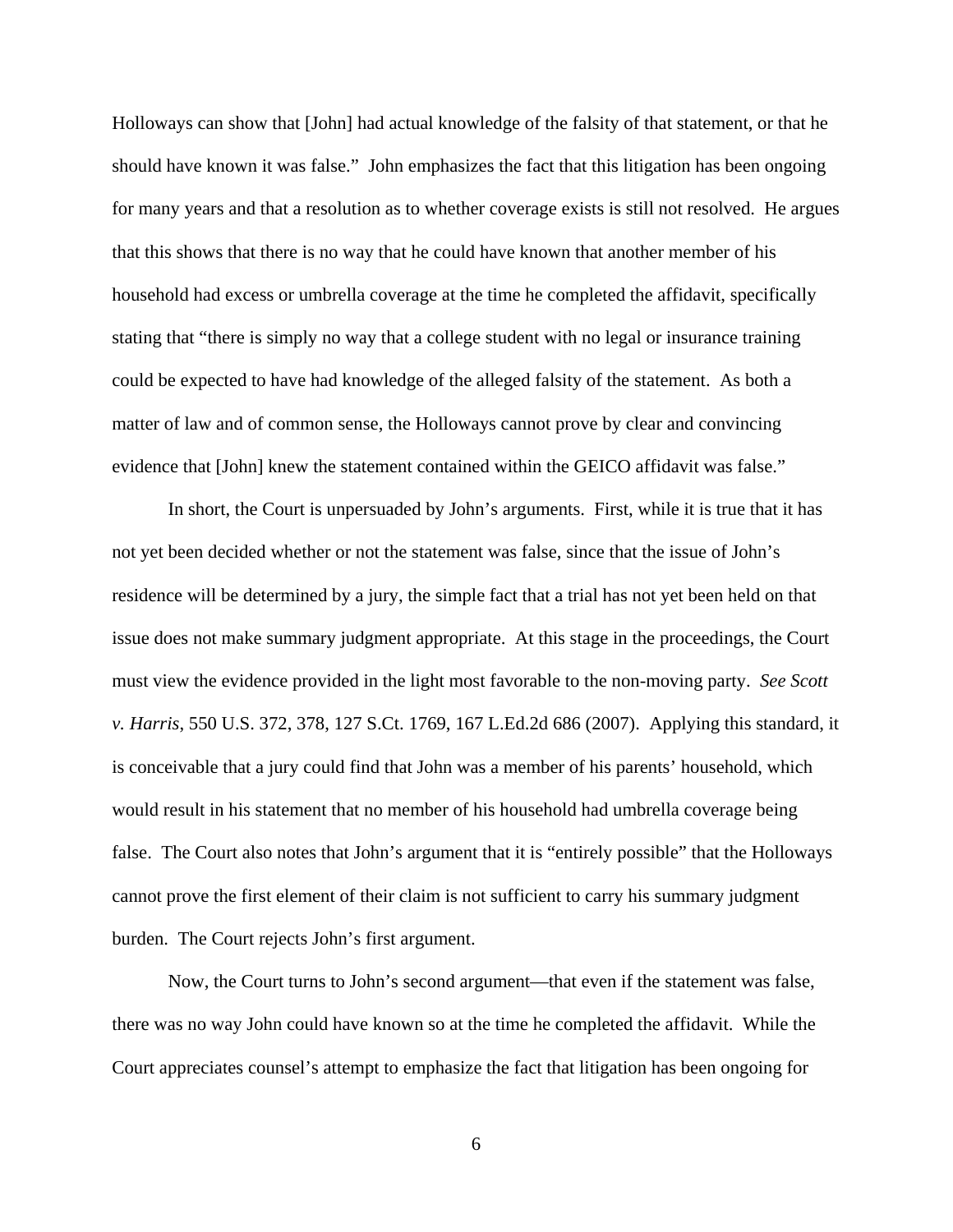many years concerning this issue, it finds that, viewing the evidence in the light most favorable to the Holloways, it is possible that John completed the affidavit with the intention of hiding his parents' policy. While this may or may not have been the case, "[a]t the summary judgment stage, the Court's function is not to resolve factual disputes but, rather, simply determine if such disputes exist." *See Kinsella v. OfficeMax, Inc.*, 2017 WL 1274054, \*4 (N.D. Miss. Apr. 3, 2017) (citing *Kennett-Murray Corp. v. Bone*, 622 F.2d 887, 892 (5th Cir. 1980)). The Court finds that John's intent when completing the affidavit is a question of fact that it cannot properly decide now. Accordingly, the Court rejects this argument.

Ultimately, while the Holloways have not come forward with an overwhelming amount of evidence in support of their claims, they are only required, at this stage in the proceedings, to create a genuine issue of material fact. Additionally, "[a]lthough 'fraud may not be presumed' on a motion for summary judgment, 'slight circumstances may be sufficient to carry conviction of its existence' under Georgia law." *Trust v. O'Connor*, 2012 WL 12836517, \*8 (N.D. Ga. Sept. 28, 2012) (quoting *Marshall v. York*, 302 S.E.2d 711, 714 (Ga. Ct. App. 1983)). With this precedent in mind, the Court finds that summary judgment should be denied.

The Court feels compelled to note that, in making this ruling, it has attempted to diligently apply legal precedent to the issue cast by the Holloways' crossclaim of fraud against John, in hopes that a rational analysis would render a logical result. Relying on the foregoing analysis, the Court finds that summary judgment cannot properly be granted in this case due to the minor question of fact which the Holloways have created. However, it cannot ignore the obvious reality that the issue raised is unlikely to gain any traction before a factfinder and, frankly, is a distraction from the real issues to be determined in this cause. Nevertheless, the

7